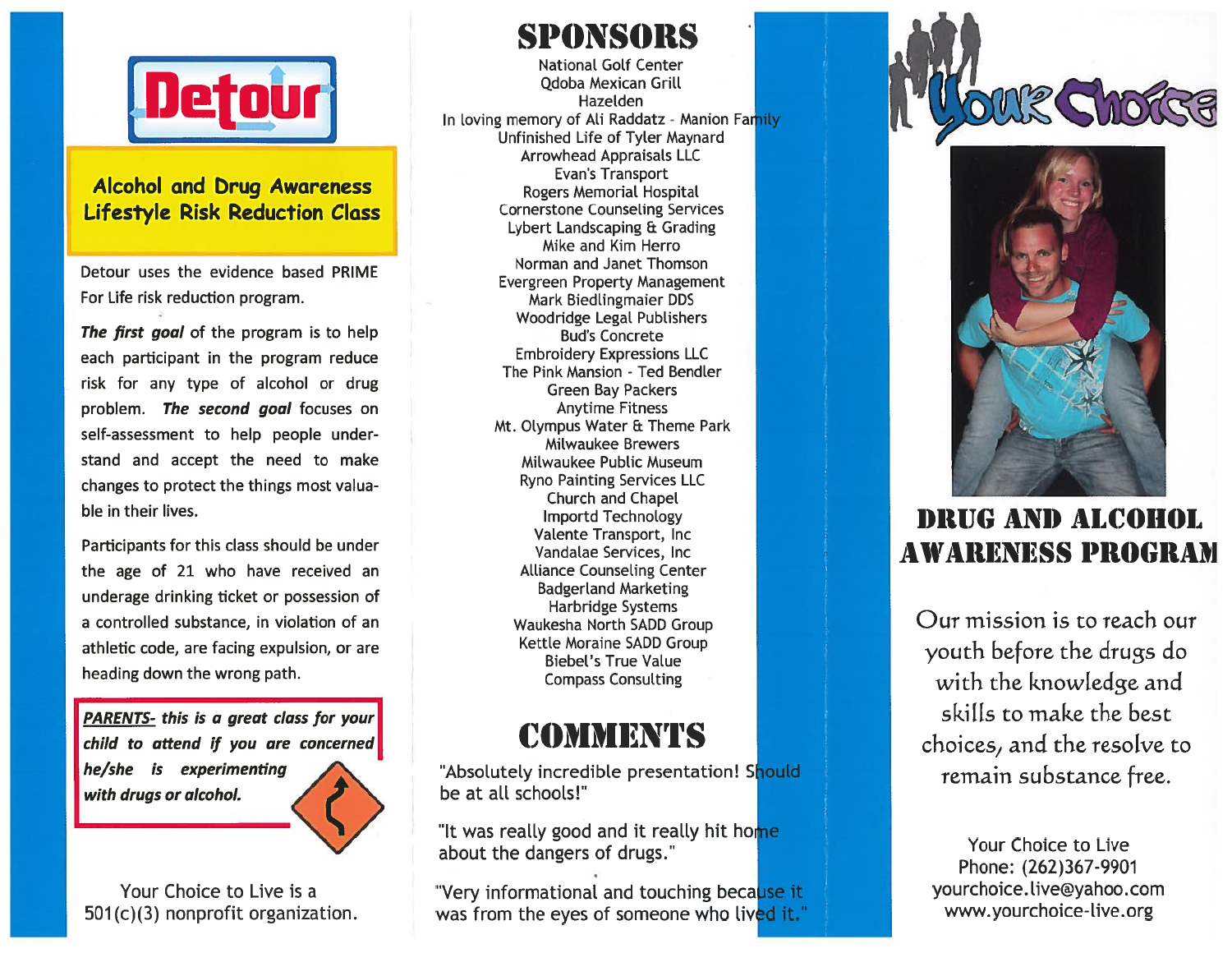

## **YOUTH** Youth Presentation

In a one-hour presentation, four different youth speakers share their stories about how the choices they made affected their lives and their families. They stress the importance of things like healthy friendships, and engage students to see that, "There's no such thing as small choices." Students hear the real-life devastation that alcohol and other drug abuse does to a young person who feels invincible. Youth speakers share the tools they used to say no to drugs, pull back from experimenting with drugs, or find help out of the pit of addiction.

### Health Class Presentation

In a more personal classroom setting, two Youth Speakers: one in recovery and one who did not use drugs, weave their own experiences into a more detailed Power Point presentation about the web of alcohol and other drugs. The Youth Speaker in recovery explains the bodily and emotional damage drugs caused, and answers questions about how his drug use began, what influenced him, the misconceptions he had about drug use, what addiction looked like, and how he found life-changing recovery.

# SERVICES



# PARENTS

### Parent Night

A two-hour paren<sup>t</sup> night includes brief introductions from the youth speakers who explain what students hear in a Your Choice assembly presentation. Your Choice paren<sup>t</sup> speakers whose children abused alcohol and other drugs share what they missed and what they wish they had known. A Your Choice youth speaker in recovery dissects the Your Choice toolbox, of surprising drug paraphernalia. Parents also hear the outward and behavioral tips and signs of teen drug use. Not all children use alcohol and other drugs, but all children are exposed.

### "Parent Toolbox for Today"

This session features:

- •Why YOU as parents matter
- •Why DO kids use drugs/alcohol
- What YOU can do
- •How to spo<sup>t</sup> drug/alcohol use
- 'What to do if you spo<sup>t</sup> drug/alcohol use A youth speaker in recovery for addiction will educate parents on the secretive. protected practices of a drug user.



# **COMMUNITY**

### Community Presentation

The Community presentation combines a shortened version of the Youth Presentation with the Parent Night. Students and parents are separated for a time with individual program segments.

### In-Service Education

Your Choice provides tailored education to community groups, teachers and schoo administrators, law enforcement, bus drivers and businesses.

### One Family to Another Discussion

A Your Choice family meets with a family in crisis and offers useful informationabout a path they have walked. These discussions engage families to talk openly about the problems they face and unite toward a plan of action. Struggling families discover they are not alone and leave with choices and resources for help.